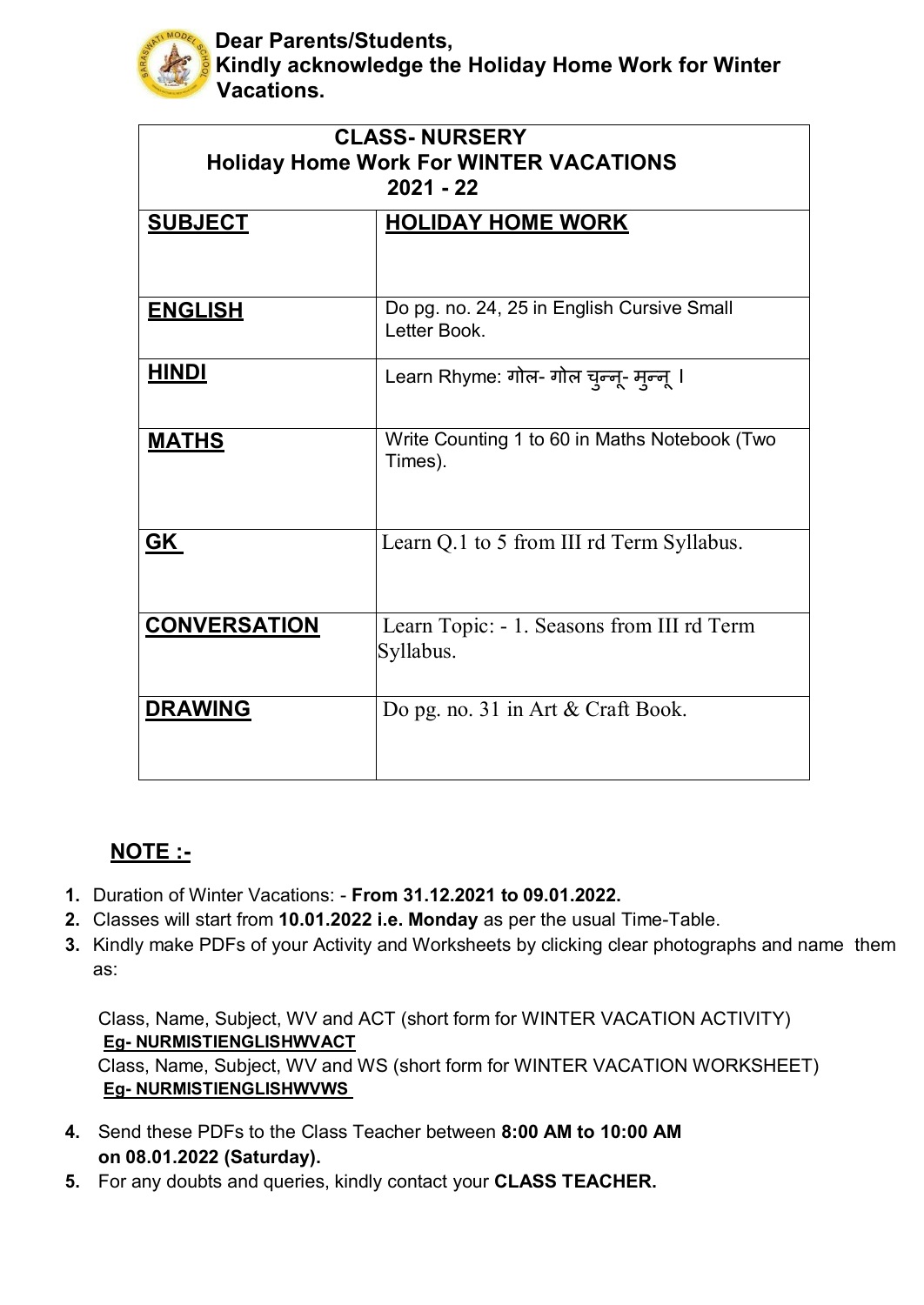

## **SARASWATI MODEL SCHOOL CLASS- NURSERY SUBJECT- ENGLISH WORKSHEET- 1**